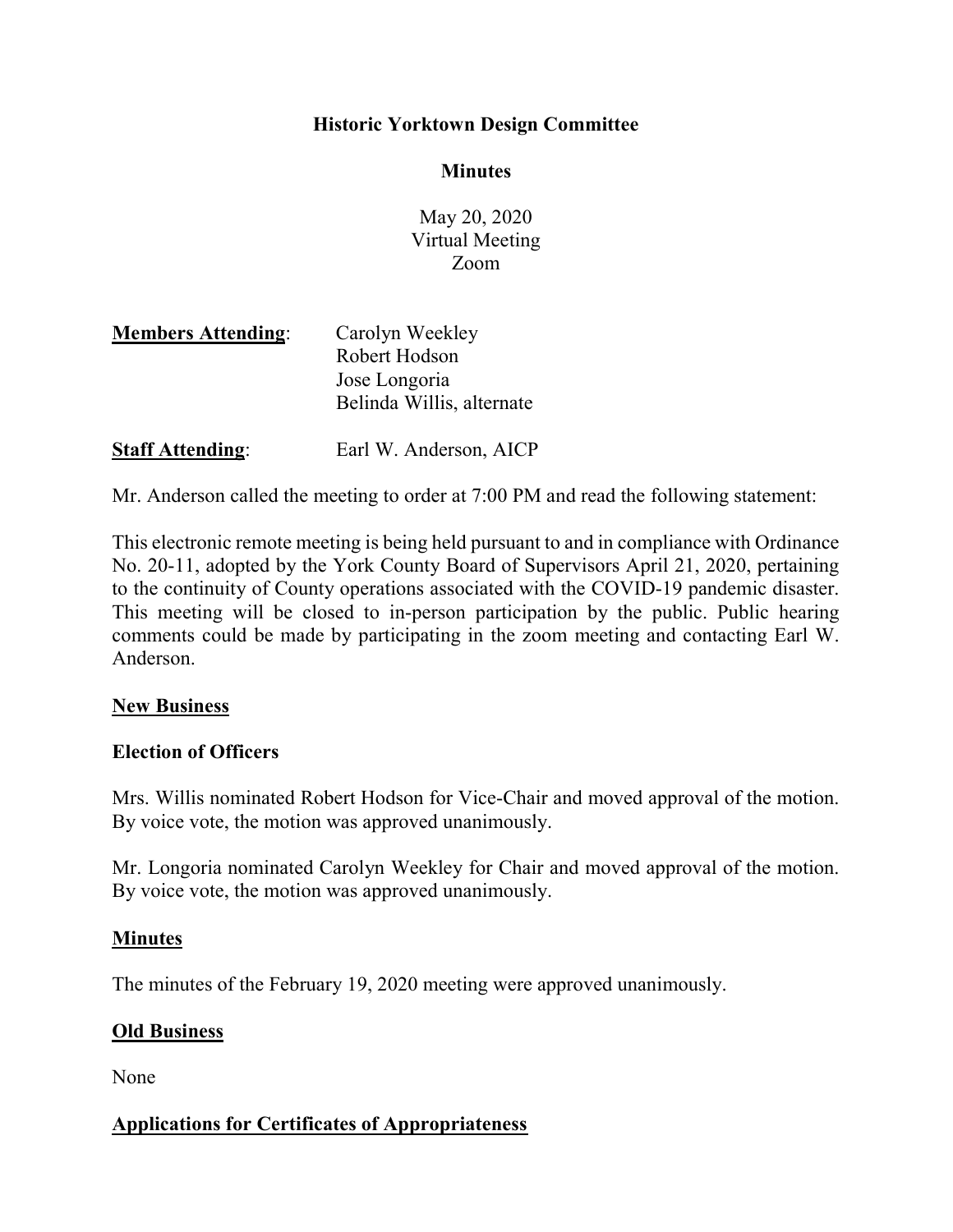## Application No. HYDC-174-20, Apostolos Demetry, 220 Church Street

Mr. Anderson stated that this application, submitted by Apostolos Demetry, seeks design approval for a 96-square foot (8' x 12') shed proposed to be constructed on property located at 220 Church Street. The applicant's proposed design is described and depicted in the attached materials. The shed is proposed to be located within the fenced-in yard area of the lot as depicted on the attached plat of the property to the south of the existing Marl Inn.

In general, the shed is tastefully-designed and of similar design to the Marl Inn, as are other small storage structures in the Historic Core. Staff believes that the proposed design is appropriate for the location and will complement the design and style of the principal structure. Based on the above noted observations, staff recommends that the proposed shed design and materials, be approved.

Mr. Anderson asked if there were any questions for him or the applicants.

Mrs. Weekley wanted clarification on the roof form and if the roof would overhang or be clipped.

Mr. Demetry stated it would be even and the molding would meet the clapboard just enough for the shingles to protect the siding. The only view from the road would be the gable end.

Mr. Hodson moved approval of the application to find the proposal consistent with the Guidelines and that the application be approved, subject to the drawings, narrative and other supplemental information received in the application.

By voice vote, the motion was approved unanimously.

# Application No. HYDC-173-20, Veronica W. and Michael D. Lulofs, 210 Smith Street

Mr. Anderson stated that this application, submitted by Veronica W. and Michael D. Lulofs, seeks approval for the design of a proposed single-family detached dwelling with detached garage to be constructed on property located at 210 Smith Street. The applicant intends to occupy the proposed residence.

The proposed one-story structure will be located on the western side of Smith Street between the existing single-family detached dwellings at 208 and 212 Bacon Street. The proposed construction is considered to be a matter-of-right development requiring no special approvals by the Board of Supervisors.

In staff's opinion, the proposed structure is generally consistent with the Design Guidelines. Staff believes that the proposed new detached single-family dwelling and garage will be visually appealing and that it merits approval. Accordingly, it is recommended that the Committee find the proposal consistent with the Guidelines and that the application be approved, subject to the following conditions: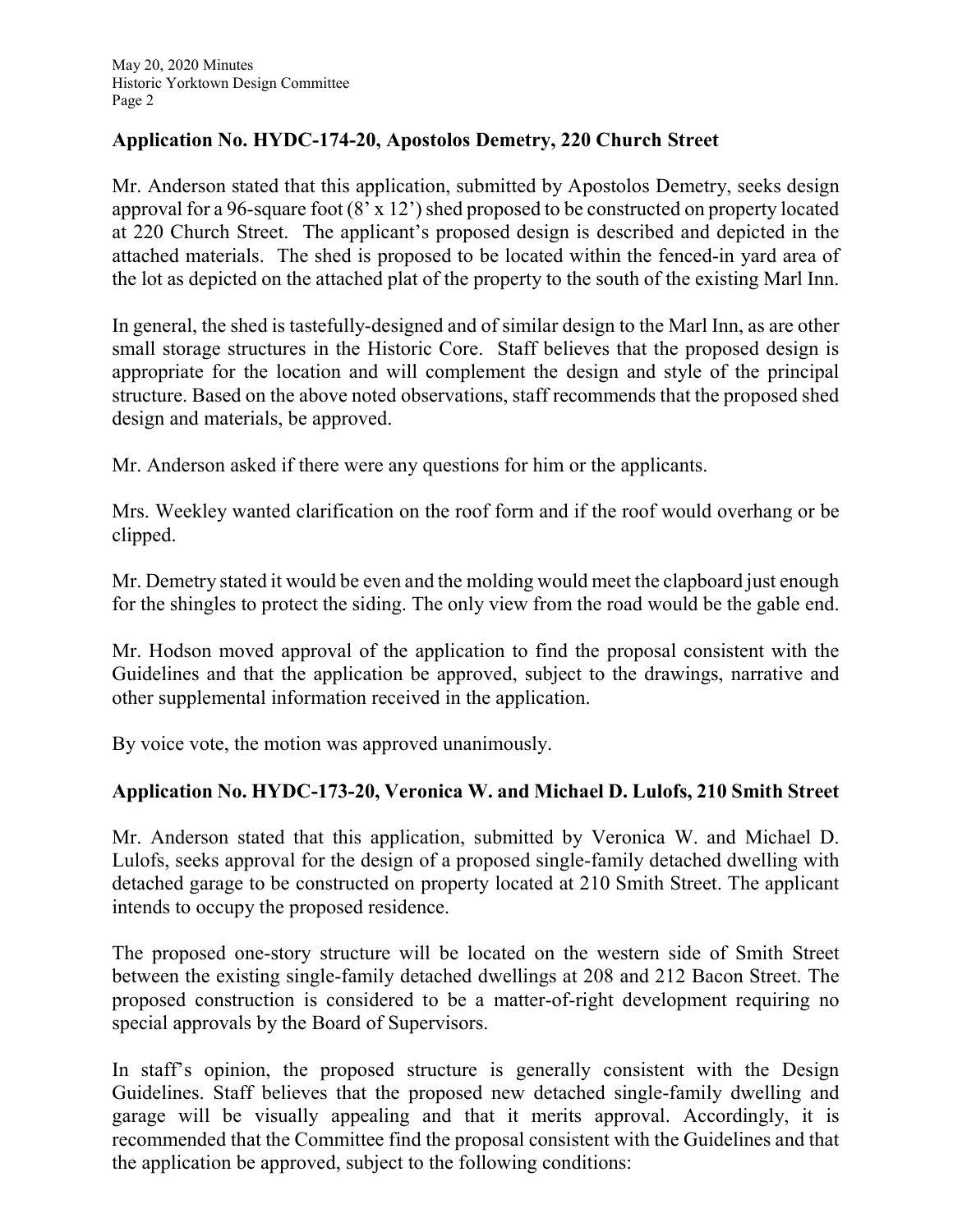- 1. The building shall be constructed in accordance with the exterior features depicted on the architectural renderings and with the supplementary information presented with the application.
- 2. No plastic mail or newspaper boxes shall be allowed.
- 3. Shutters shall be wood or a wood composite material.
- 4. The porch components shall be constructed of wood or wood-like synthetic or composite material.

Mr. Anderson asked if there were any questions.

Ms. Weekley asked for clarification on the mailbox.

Mr. Anderson read the Guidelines, which does not allow plastic.

Ms. Weekley questioned if fiberglass could be used.

Mr. Anderson said that if it looks plastic, then no, but there are options for metal or wood.

Mrs. Willis asked if there was other metal railings in Yorktown.

Mr. Anderson stated that the only approved metal railing was on the side of the Riverview house and could not be seen.

Mrs. Willis asked if it was something that could be painted.

Mr. Anderson said that he was unsure, but that it probably came coated in the color you wanted and could be painted down the road if necessary.

Mr. Hodson queried as to the material to be used for the lattice work.

Mr. Michael Lulofs said that the lattice would be a composite. He also commented on the material of the railings and stated the image submitted was for style and not material. The railing would be made of a composite material.

There being no more questions for staff, Ms. Weekley asked if the Lulofs had anything they wanted to state.

Mrs. Veronica Lulofs clarified that they eliminated the door coming out on the right side and moved the screened porch door from the front to the rear of the house.

Mr. Hodson asked if a window would replace the door or would you have a window.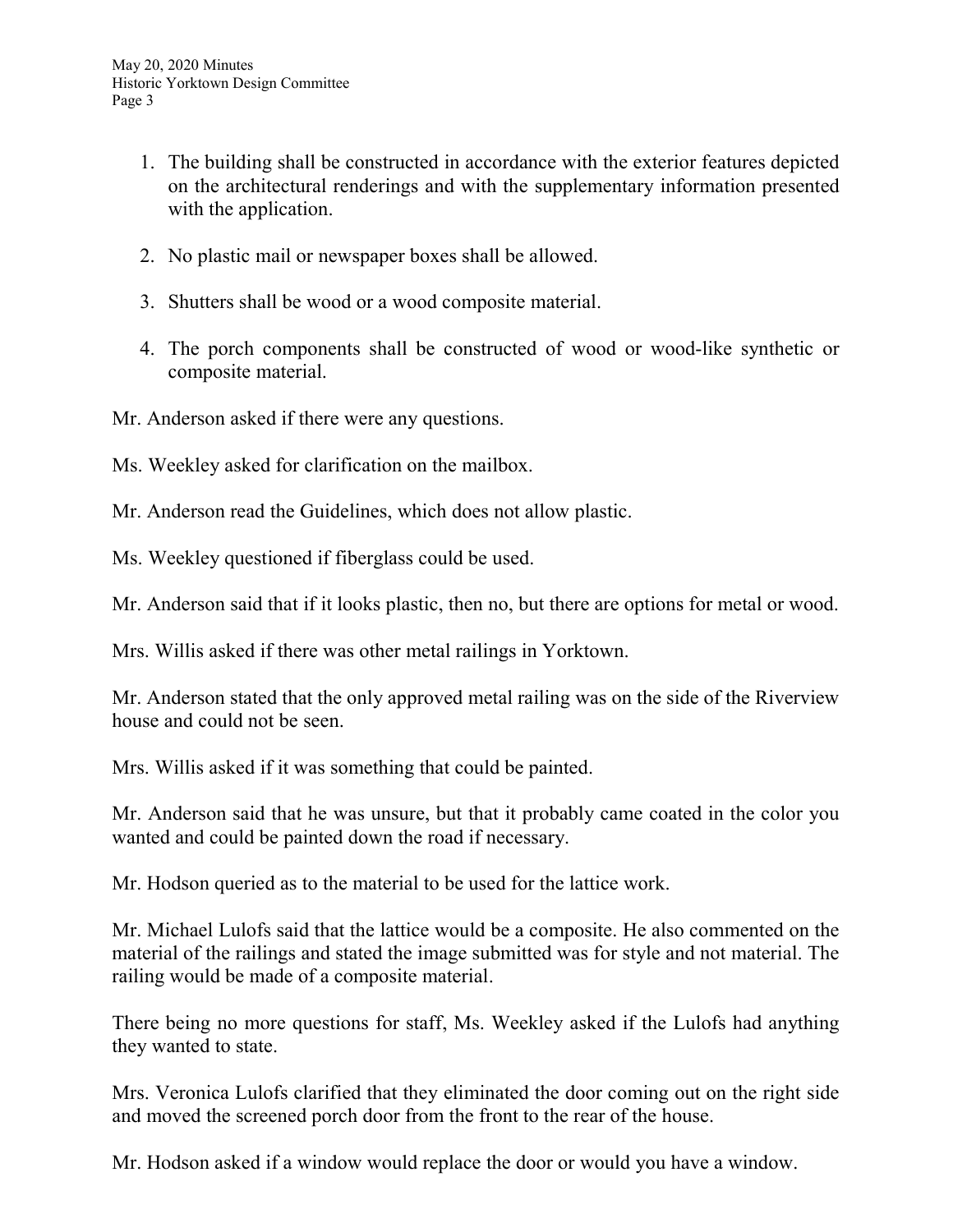Mr. Lulofs said there would be no window, it would be a wall. He also commented that they are fine to use composite material for the shutters rather than the vinyl.

Mr. Hodson questioned whether anyone had a concern about a screen door on the front.

Mr. Anderson stated that the Guidelines suggest one principal door on the front block. The Committee has the option to defer.

Mrs. Willis stated that she liked the idea of it being in the back.

Mrs. Lulofs stated that they were fine with whatever decision is made.

Mrs. Willis stated that the roof is very unique and an attractive design. She wondered how others felt about the fit with the rest of the village.

Mr. Hodson said that he had no issues and it is a darling house. There are many differences in structures in the village and since it will be set back it is darling.

Ms. Weekley said that she found it attractive.

Mr. Longoria stated that there are other buildings with outcroppings that are similar. He asked if there are other homes in the village that have screened porches.

Mr. Anderson said there are a few houses like the one on Church Street and the Sheild house.

Mr. Longoria said that if there are others then he is okay. The design of the roof is unique and he questions the slope.

Mr. Anderson asked if the Committee wanted to see if any others had comments.

Mr. Micah Lamb said they had no questions or comments and they love the design of the house and porch.

Mr. Lulofs stated that they have decided to do the ground gutters, since it was not documented in the materials.

Ms. Weekley said that the style of the house is reminiscent of houses in Mississippi with porches wrapping around with the low slope roofs. Many of those buildings date to the colonial times and the style is reflective of those styles. She likes the style and the roof.

Mrs. Willis said she like the style, but she is only pausing because of the Guidelines.

Ms. Weekley stated that changing the roof design to a higher pitch would substantially change the design.